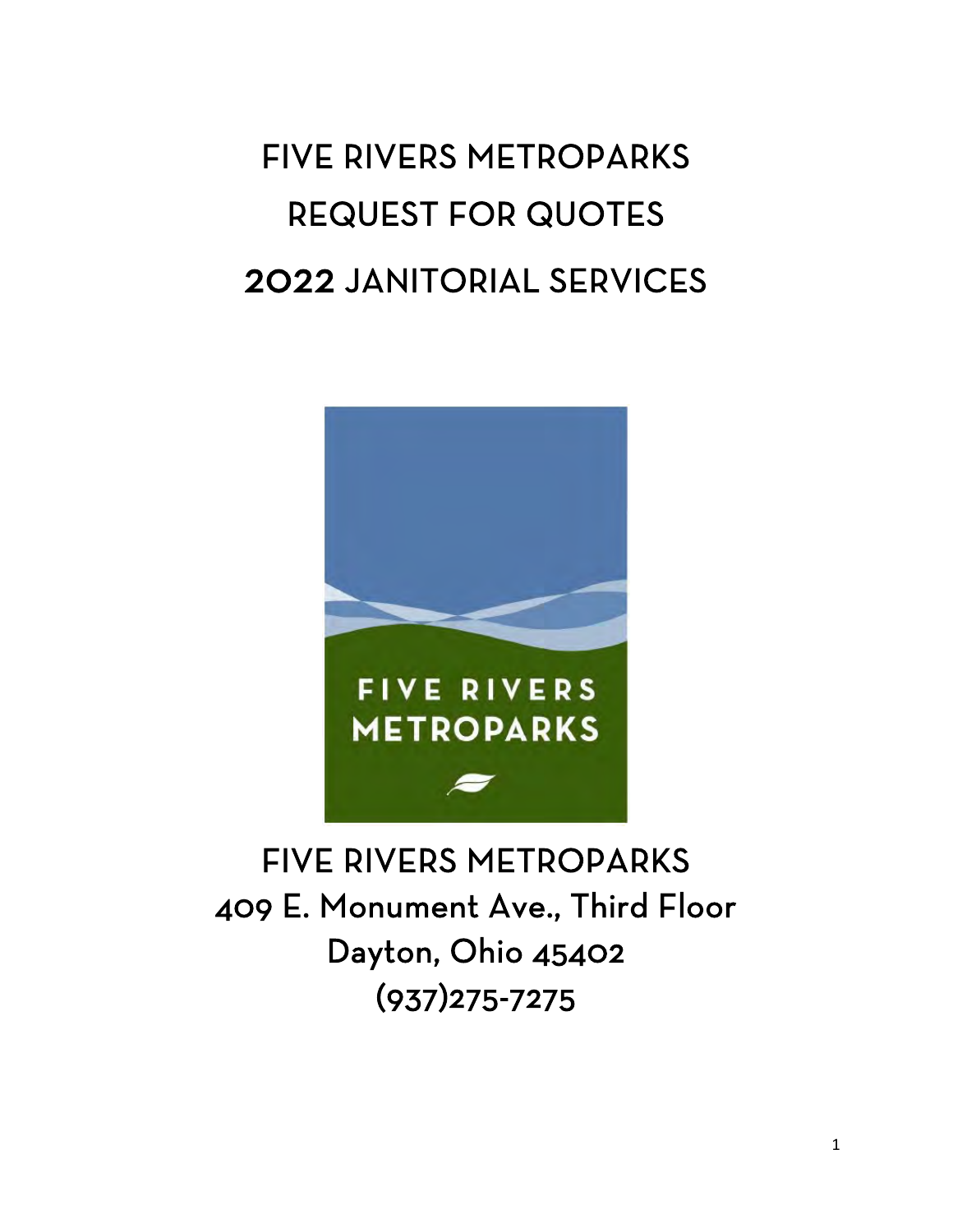#### **Section 1 – General Information**

- I. Project: 2022 Janitorial Services at the five (5) Five Rivers MetroPark (FRMP) facilities listed in section two below
- II. Response to Request for Quotes shall be submitted as follows:
	- a. Please provide company name, itemized pricing, and signature on appendix II which has been provided below on pages 14 and 15.
	- b. Quotes are due no later than 4:00 PM March 28,2022. Quotes received after this time and date will not be considered.
	- c. Quotes may be mailed or hand-delivered to the address listed directly below,

**Five Rivers MetroParks Attn: Richard V. Alder 409 E. Monument Ave., Third Floor Dayton, Ohio 45402**

- III. The deadline for questions to be submitted is end of day March 24, 2022. Questions directly relating to any material contained in the Request for Quotes shall be directed to Richard V. Alder, Manager of Facilities and Equipment, at Cell: (937) 877- 0851, Office: 937-275-7275, or Richard.alder@metroparks.org. Any questions received will be answered and provided to all contractors participating in the bidding process by end of day March 25,2022.
- IV. It is the responsibility of each contractor to review scope of work and visit each facility to clarify expectations prior to bidding. Contact information and site addresses for each location is provided in section 2 below. Mandatory pre-bid site visits have been scheduled for each location. Bids will not be accepted from contractors that are not represented at the pre-bid meetings. Schedule for pre-bid meetings are as follows:
	- a. FRMP Main Office March 21,2022-10:00 AM
	- b. Carriage Hill MetroPark- March 21,2022-1:00 PM
	- c. Wegerzyn Gardens MetroPark March 21,2022-3:00 PM
	- d. Adventure Central at Wesleyan MetroPark– March 22,2022- 10:00 AM
	- e. Cox Arboretum MetroPark March 22,2022-1:00 PM
- V. The Contractor shall take out and maintain during the life of this agreement, Workers' Compensation Insurance for its employees and shall furnish a certificate of Workers' Compensation for its employees before the execution of this agreement. No contract between FRMP and the Contractor shall be created hereby or otherwise exist until a fully executed copy thereof has been serviced upon FRMP.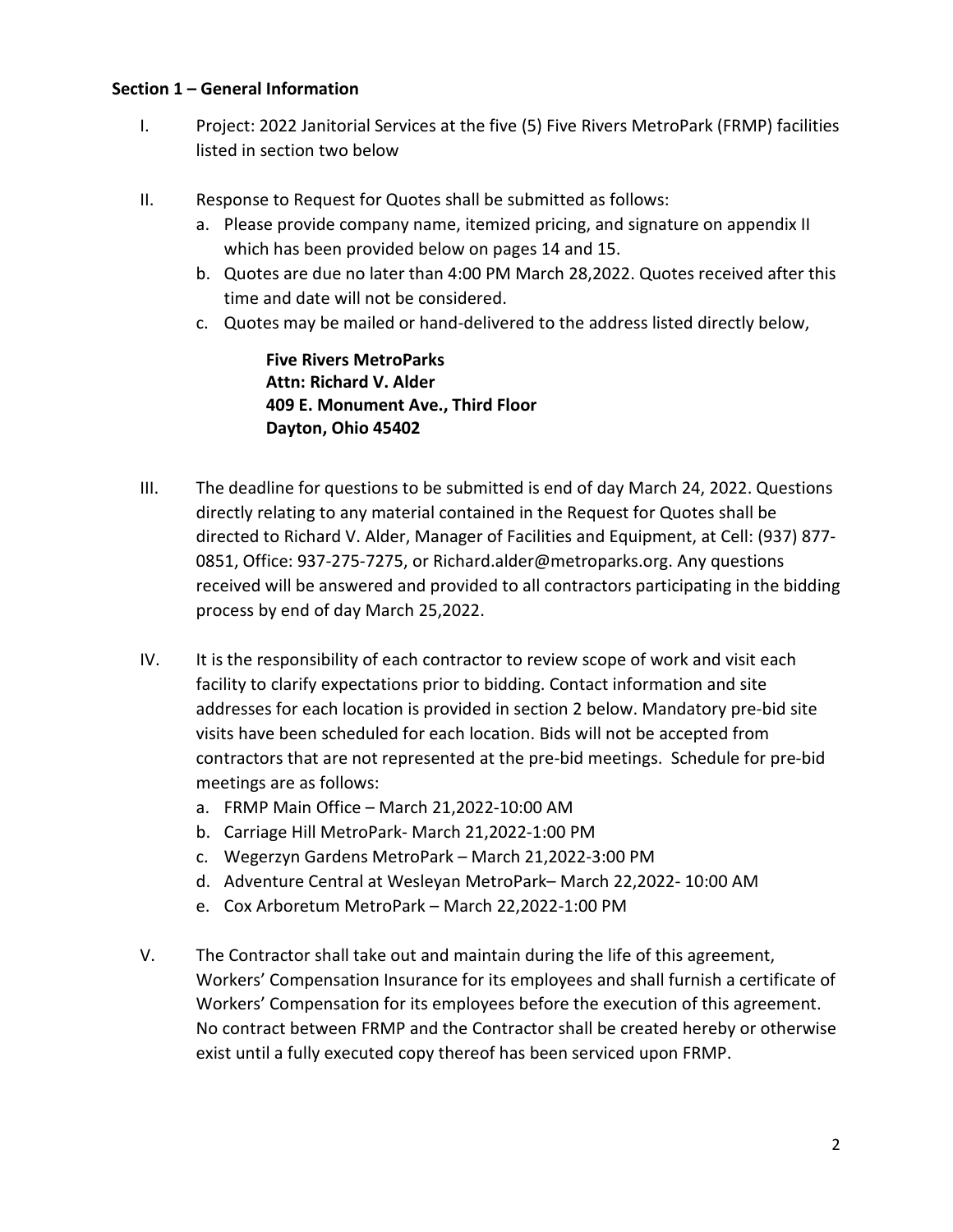- VI. The selected bidder shall furnish its' own support staff and neither the contractor nor its personnel shall, at any time or for any purpose, be considered as employees or agents of FRMP for whose benefit, either directly or indirectly, the work hereunder is being performed. The successful bidder must provide documentation to FRMP that their staff is bonded and have been cleared to pass a drug screening and background check before work can proceed.
- VII. Five Rivers MetroParks has a projected start date of May 1, 2022, and a target end date of December 31, 2022, for this project with the option for contract renewal for an additional three years by mutual agreement.

#### **Section 2 – Project Background and Purpose**

Five Rivers MetroParks is a park district (section 1545 O.R.C.) located in Montgomery County, Ohio. MetroParks desires to contract janitorial services for five of our major public indoor facilities in 2022. Facilities covered in this RFQ include:

- a. FRMP Main Office
	- o Address: 409 E. Monument Avenue, Third Floor. Dayton, Ohio 45402
	- o Site contact: Richard V. Alder (937) 877-0851
- b. Carriage Hill MetroPark Visitor Center
	- o Address: 7800 E. Shull Rd. Dayton, Ohio 45424
	- o Site contact: Michael Pitts (937) 654-0405
- c. Wegerzyn Gardens MetroPark Visitor Center
	- o Address: 1301 E. Siebenthaler Ave. Dayton, Ohio 45414
	- o Site contact: David Gibbs (937) 545-1637
- d. Adventure Central at Wesleyan MetroPark
	- o Address: 222 N. James H McGee Blvd. Dayton, Ohio 45417
	- o Site contact: James Mynes (937) 520-2719
- e. Cox Arboretum MetroPark- Zorniger Center, Resource Center, Learning Lab
	- o Address: 6733 Springboro Pike Dayton, Ohio 45449
	- o Site contact: Brandon Thompson (937) 781-6923

#### **Section 3 – Contract Requirements**

- I. Cleaning and sanitization of facilities to FRMP standards per scope of work provided.
- II. Completion of services in accordance with scheduled proposed for each facility.
- III. For daily services, cleaning chemicals and paper products will be provided at each location, however vacuum and any required specialty equipment to be provided by contractor.
- IV. For quarterly ,biannual and yearly services, the contractor must supply all supplies and equipment, and/or hire qualified subcontractors working under supervision of said contractor, with like qualifications, bonding and insurance requirements. This includes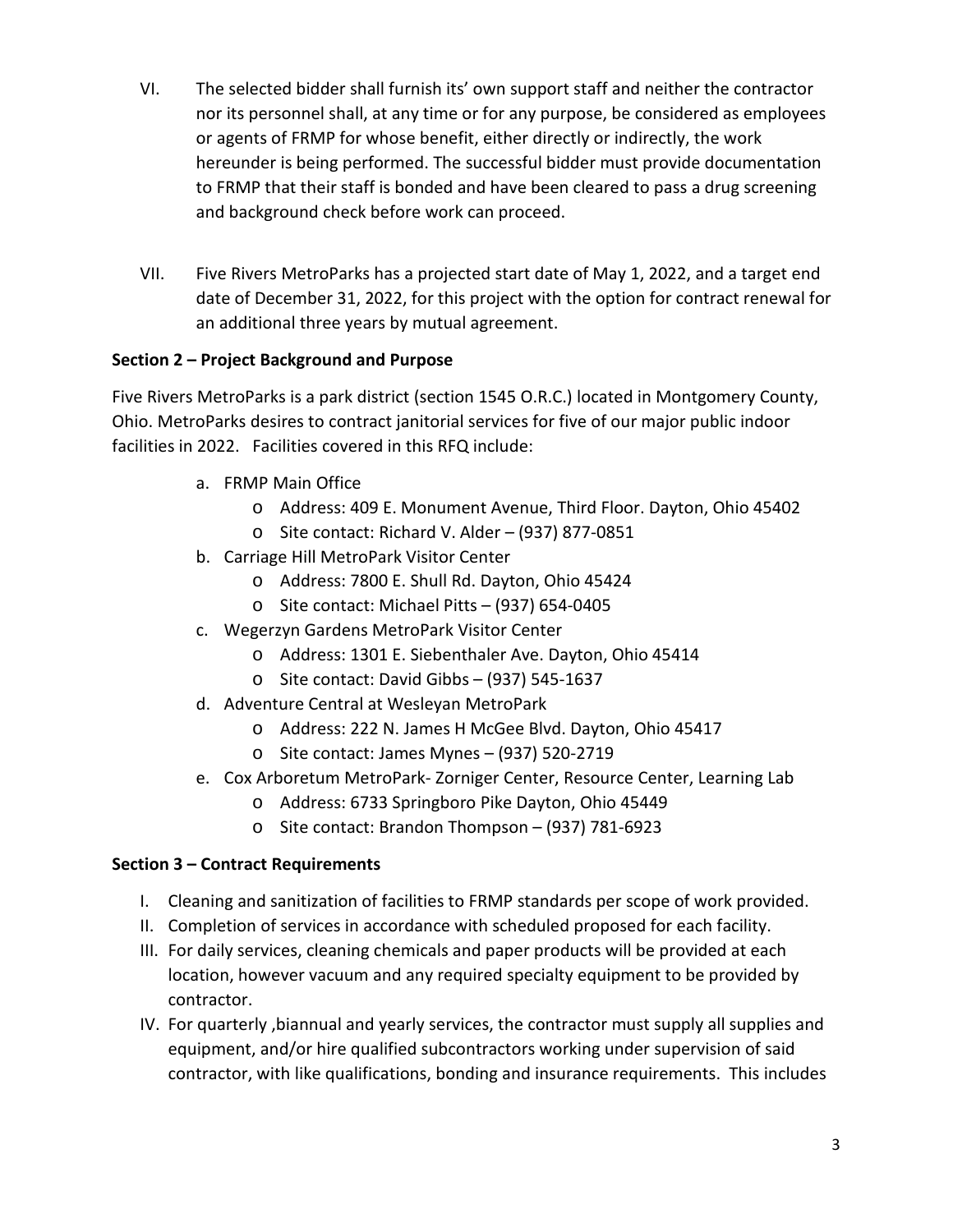window cleaning equipment, floor machines, floor products for stripping and waxing floors. Steam cleaners for carpet cleaning, and any other specialty equipment identified.

- V. Communications and record keeping:
	- a. Contractor must contact the site contact listed for each site to communicate any required adjustments to the agreed upon schedule. Contacts for each location will be provided for this purpose upon contractor selection and contract execution.
	- b. Contractor will be required to communicate any additional issues observed while on site at any of the FRMP facilities. These observations are to include any safety and security issues, vandalism, or facility maintenance concerns. As noted above, contacts will be provided for all facility Managers. Contacts for the FRMP Ranger Division will also be provided in case of emergency.
	- c. A Five Rivers MetroParks Facility Cleaning Log must be filled out for each visit when contractor has been on site., Completion of this form will help FRMP track contractor activities and verify standards are being met. Facility Cleaning Logs will be posted in an accessible location at each facility.
- VI. Site access and conduct on FRMP Property:
	- a. Addresses to all locations have been provided in section 2 above. Upon selection and contract execution, contractor will be provided with appropriate access to gates and facilities as required to allow completion of work specified
	- b. All FRMP property is considered public property. While most work associated with this contract will occur after normal business hours and will occur when park patrons are not likely to be present, it is FRMP expectation that while on FRMP property, the contractor shall conduct themselves professionally.
	- c. If questions, comments, or concerns are received from the public, please give them the contact information (phone number and/or email) of Richard V. Alder.

#### **Section 5 – Payment for Activities**

**SCHEDULE OF PAYMENTS:** MetroParks agrees to pay the Contractor, in exchange for custodial services on a monthly basis for the initial term of this agreement. The Contractor agrees to provide to FRMP on a monthly basis a breakdown of services provided for that month within ten (10) calendar days of the first of each month. Cleaning logs will be reviewed and verified before payment is made. The invoice received must provide the contractors complete name, address and an amount due. All invoices should show FRMP as the bill to.

Upon final approval, all original invoices are to be mailed to: **Five Rivers MetroParks Attn: Accounts Payable**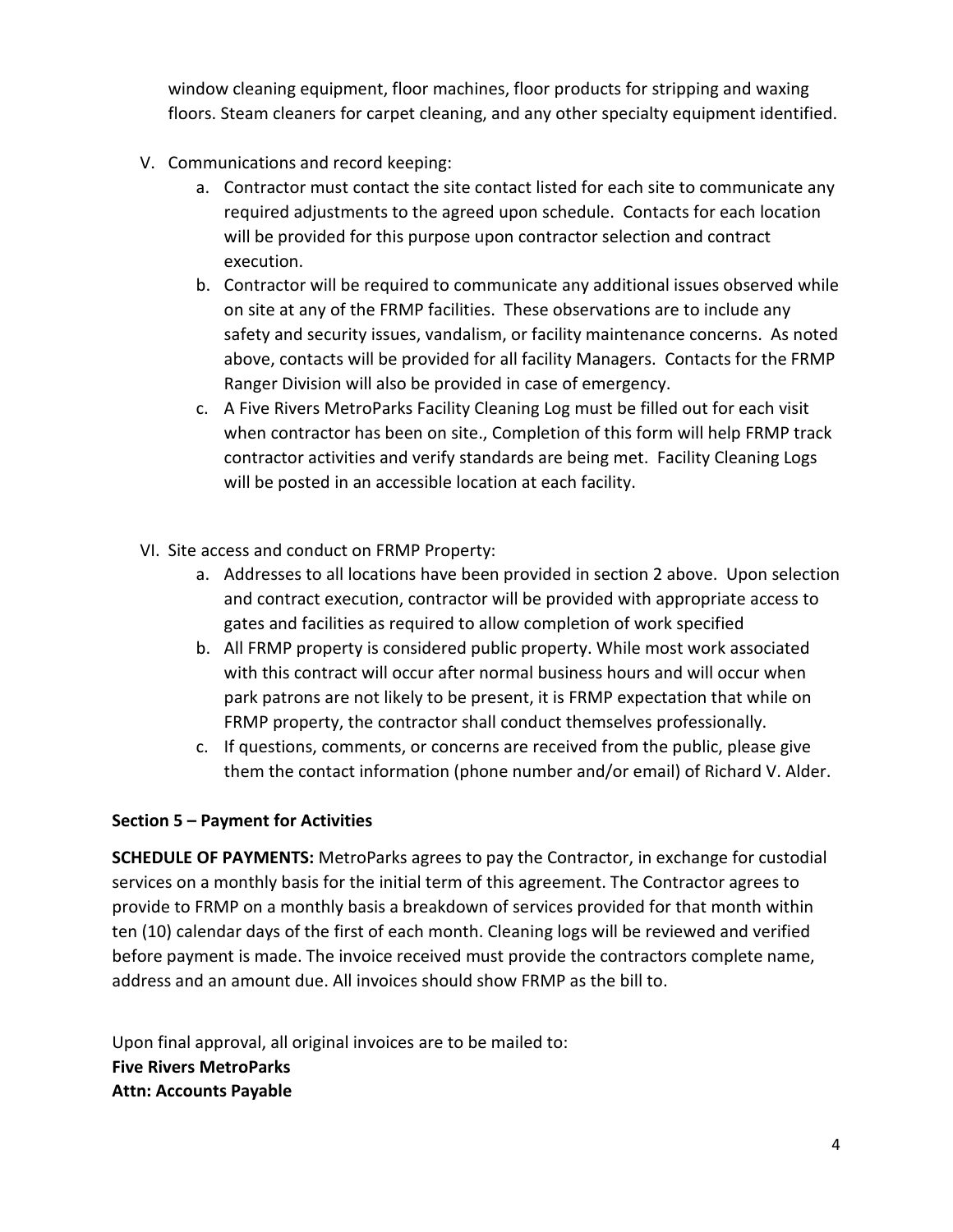**409 E. Monument Ave., 3rd Floor Dayton, OH 45402**

Contractors can also submit invoices electronically to[: accounts.payable@metroparks.org.](mailto:accounts.payable@metroparks.org) Fax copies will not be accepted.

FRMP is a political sub-division of the State of Ohio and therefore tax exempt. A certificate will be provided to the selected bidder. A purchase order will be issued by Five Rivers MetroParks for the contract year. This purchase order number shall appear on all invoices submitted. Invoices will be reviewed, and payments will be processed.

#### **Section 6 – Insurance Requirements**

Upon selection, the winning firm will be required to furnish documentation of Workers Compensations, General Liability (Commercial General Liability Insurance, including coverage for personal injury and property damage, with limits of not less than: bodily injury liability property damage liability, per person: \$2,000,000, per occurrence: \$2,000,000, per occurrence: \$4,000,000, aggregate: \$4,000,000), and Automobile Insurance. Firms that cannot provide this documentation will not be hired and an alternate firm will be selected based on the quote.

#### **Section 7 – Proposal Acceptance**

Five Rivers MetroParks reserves the right to accept or reject all quotes to best serve the interests of Five Rivers MetroParks. Firms who are not selected will be notified in writing. All quotes are to remain valid for at least ninety (90) days after submittal date. The Request for Quotes does not commit Five Rivers MetroParks to award a contract or to pay for any cost incurred by a successful or unsuccessful bidder in the preparation of a quote for this request. The successful firm will be required to fill out a Vendor Application to be entered into our financial system.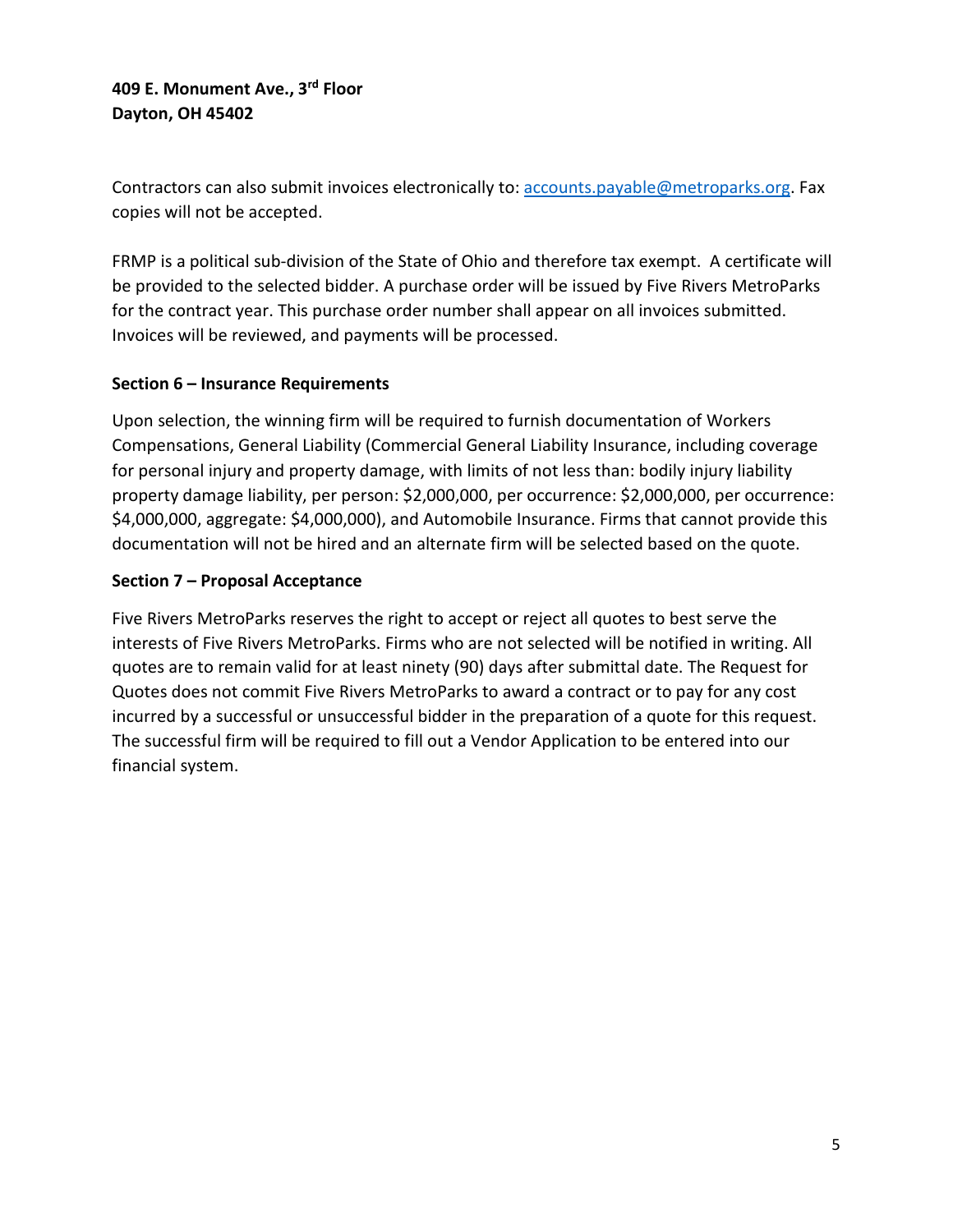#### **APPENDIX I**

**Site specific Scope of work: Please also refer to supplemental spreadsheet that has been provided**

## **FRMP Main Office – 27,000 square feet-Paper goods supplied by Five Rivers, cleaning products supplied by contractor.**

#### **PERFORMED DAILY – 5 days per week Monday-Friday- exceptions see below**

- o Vacuum all carpeted areas
- o Sweep, mop, sanitize all hard surface floor areas including restrooms
- o Dust/clean all flat surfaces, including windowsills
- o Sanitize all handles, doors knobs and levers, light switches, refrigerator handles, microwave handles and other high-touch areas
- o Remove cobwebs
- o Spot clean glass partitions and door windows
- o Disinfect kitchen counters and sinks, break room tables
- o Refill paper products/paper towel dispensers in restrooms and kitchenettes
- o Clean and disinfect all urinals, toilets, and fixtures in restrooms
- o Empty all trash cans and containers. (Wipe and disinfect as needed daily)
- o Clean/disinfect soap dispensers
- o Refill all soap dispensers
- o Wipe down all stall partitions and disinfect
- o Wipe down all stainless-steel dispensers and trash receptacles and disinfect
- o Remove spots and splashes from wall area adjacent to the sinks
- o Clean all mirrors.
- o Clean and disinfect all chrome fixtures
- o Mop and disinfect restroom floors
- o Clean and disinfect water fountains.

## **FRMP Main Office Continued**

#### **PERFORMED WEEKLY**

o High Speed buff break room floor

#### **PERFORMED YEARLY**

- o Strip and wax break room floor
- o Steam clean all carpeted areas
- o Clean all interior windows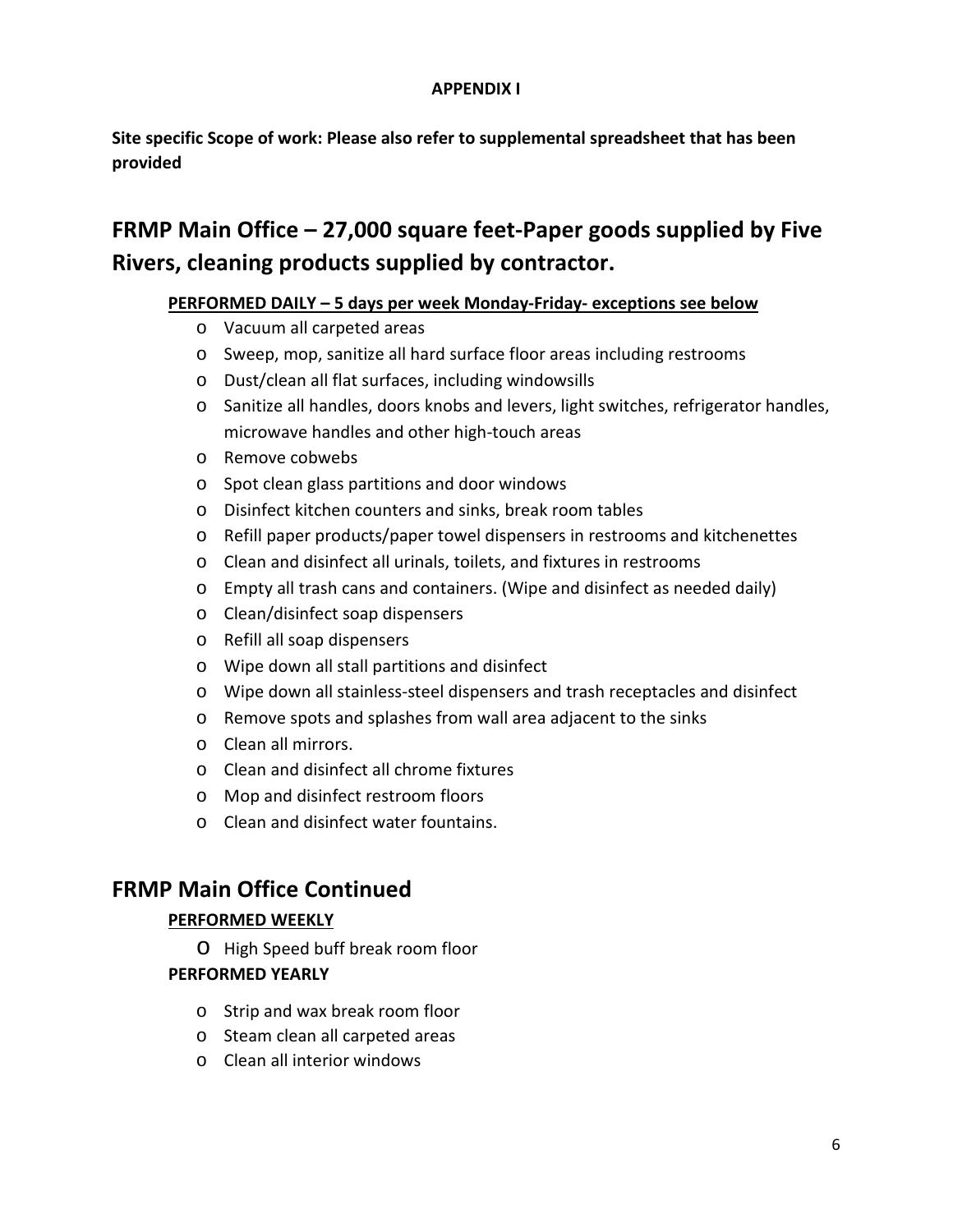## **Carriage Hill MetroPark – Visitor Center – 7300 square feet**

#### **PERFORMED DAILY – 4 days per week Wednesday, Friday, Saturday and Sunday**

- o Clean and sanitize all Classroom desks with Clorox/Lysol Wipes
- o Vacuum all carpeted areas 5425 square feet
- o Clean and wipe down chalkboard
- o Dust all horizontal ledges, windowsills, and educational displays
- o High dust interactive house area and all windowsills as needed
- o Remove all cobwebs and spider webs
- o Clean and disinfect all urinals and fixtures qty 7
- o Clean and disinfect all toilets and seats qty 7
- o Damp wipe soap dispensers
- o Check soap, paper towels and toilet tissue dispensers
- o Refill all dispensers
- o Wipe down all stall partitions
- o Wipe down all stainless-steel dispensers and trash receptacles
- o Remove spots and splashes from wall area adjacent to the sinks
- o Clean all mirrors
- o Clean and disinfect all chrome fixtures
- o Mop and disinfect all restroom floors
- o Check/Change toilet paper rolls as needed
- o Clean and sanitize tables
- o Spot clean door glass
- o Clean and disinfect water fountains
- o Empty and clean all trash cans and recycle containers
- o Wipe handles, doors, light switches, and hard surfaces
- o Sweep all floors
- o Clean inside elevator 24 square feet

#### **PERFORMED BI-WEEKLY – Friday and Sunday**

o Clean frequently touched glass surfaces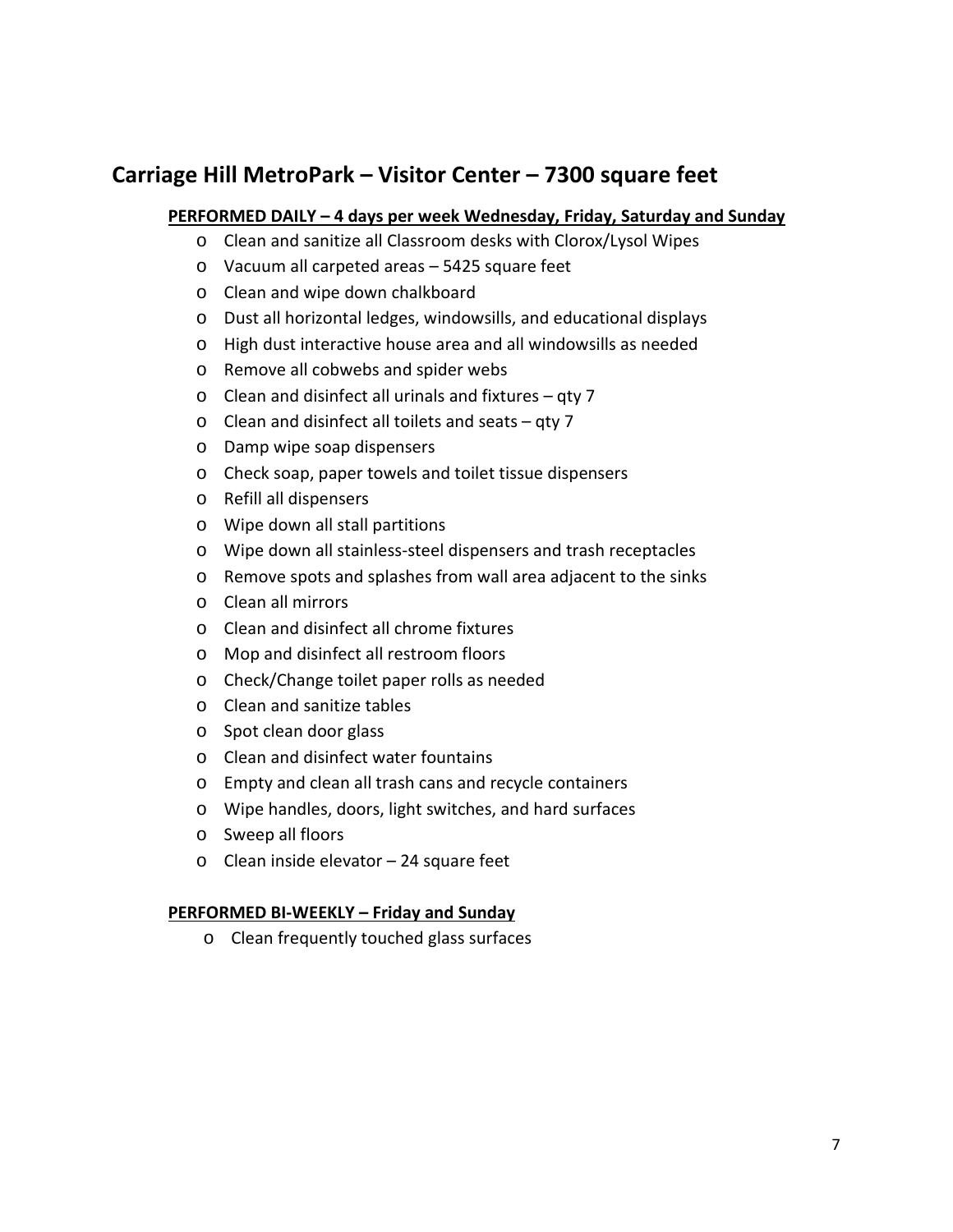## **Carriage Hill MetroPark – Visitor Center - continued**

#### **PERFORMED QUARTERLY – March June, September & November**

o Steam clean carpets – 5425 square feet

#### **PERFORMED BI-ANNUAL – April and October**

- o Interior/exterior windows (high) 688 square feet
- o Strip and wax hard surface floors 560 square feet
- o Remove all cobwebs

## **Wegerzyn Gardens MetroPark- Visitor Center**

#### **PERFORMED BI-WEEKLY – Sunday and Wednesday**

- o Clean glass entry/exit doors including push button opener 260 square feet
- o Vacuum all carpeted areas 2920 square feet
- o Vacuum walk-off mats
- o Wipe handles, doors, handrails, light switches, and hard surfaces
- o Sweep both sets of steps and landings to lower level
- o Dry mop auditorium and hallway 5847 square feet
- o Empty all trash cans and containers. (Wipe and disinfect as needed)
- o Wipe Down elevator control panel and stainless-steel surfaces
- o Clean and disinfect all urinals and fixtures 10
- o Clean and disinfect all toilets and seats 10
- o Damp wipe soap dispensers
- o Check and refill as needed, soap, paper towels and toilet tissue dispensers
- o Wipe down all stall partitions
- o Wipe down all stainless-steel dispensers and trash receptacles
- o Remove spots and splashes from wall area adjacent to the sinks
- o Clean all mirrors
- o Clean and disinfect all chrome bathroom fixtures
- o Mop and disinfect bathroom floors
- o Mop kitchen and hallway tile floor
- o Clean drinking fountains 3

#### **PERFORMED BI-ANNUALLY**

- o Clean all carpets upstairs 2920 square feet
- o Hard surface floor maintenance downstairs 1230 square feet
- o All building windows interior and exterior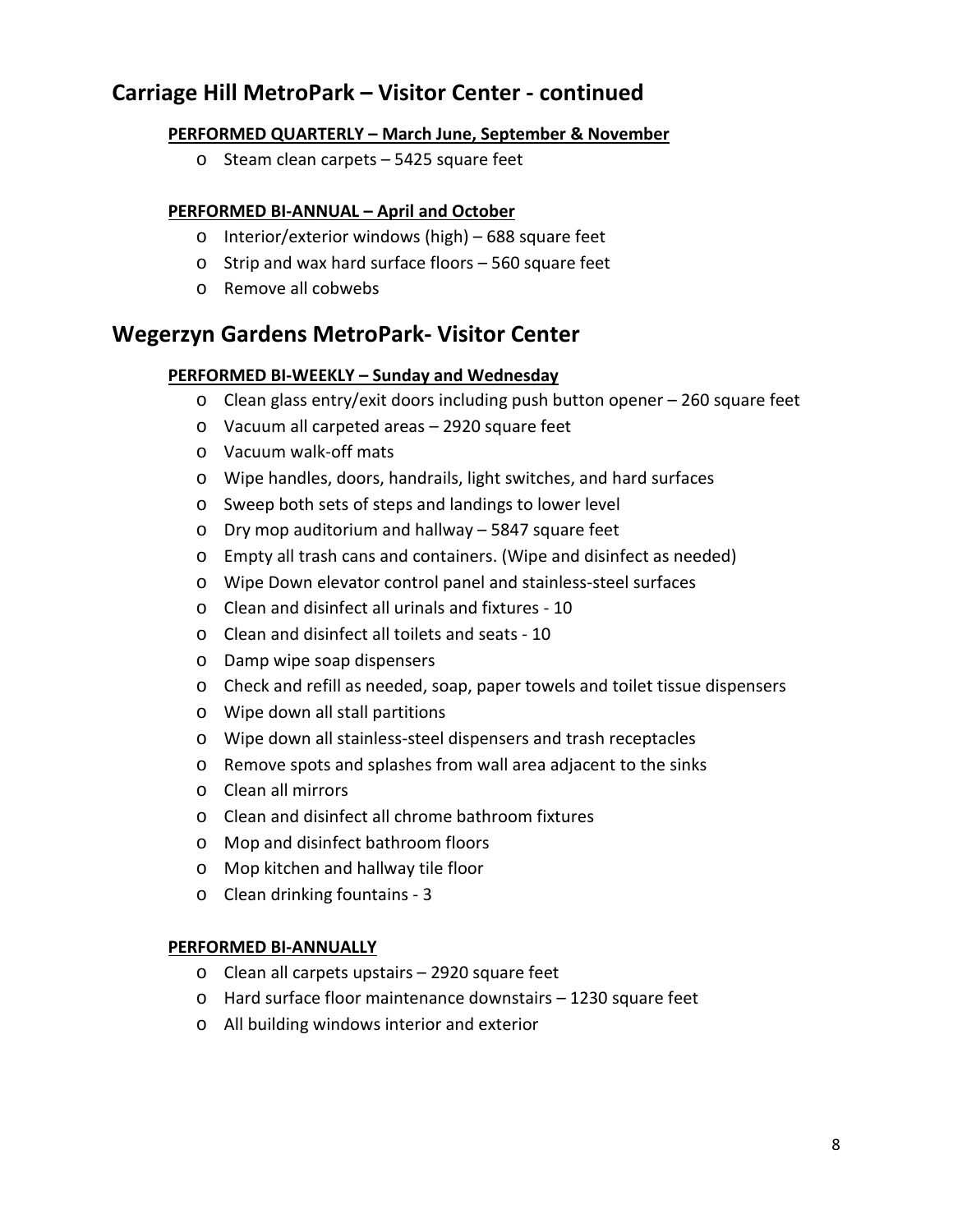## **Adventure Central at Wesleyan MetroPark – 10,000 square feet**

#### **PERFORMED DAILY – 5 days per week Sunday-Thursday\* exceptions see below**

- o Clean and sanitize all Great room tables with Clorox/Lysol Wipes
- o Vacuum Great Room and locker area 5083 square feet
- o Set chairs back under tables in Great room
- o Wipe handles, doors, light switches, and hard surfaces
- o Dry mop and damp mop lobby epoxy floor 3282 square feet
- o Clean all window glass in the lobby (entrance and exit) doors
- o Vacuum walk-off mats
- o Dust all horizontal ledges and windowsills
- o Remove all cobwebs and spider webs
- o Clean and disinfect all urinals and fixtures 8
- o Clean and disinfect all toilets and seats 8
- o Empty all trash cans and containers. (Wipe and disinfect as needed)
- o Damp wipe soap dispensers
- o Check soap, paper towels and toilet tissue dispensers
- o Refill all dispensers
- o Wipe down all stall partitions
- o Wipe down all stainless-steel dispensers and trash receptacles
- o Remove spots and splashes from wall area adjacent to the sinks
- o Clean all mirrors.
- o Clean and disinfect all chrome fixtures
- o Mop and disinfect restroom floors
- o Check/Change toilet paper rolls as needed
- o Mop AC kitchen Terracotta tile floor
- o Vacuum classroom carpet 5083 square feet
- o Dry mop all vinyl classroom floors 3282 square feet
- o Empty and clean all trash cans and recycle containers in all classrooms
- o Spot clean hallway glass
- o Spot clean classroom door glass
- o \*Dry mop and high-speed buff AC hallway vinyl floor **Monday, Wednesday, Friday**
- o Clean and disinfect water fountains.
- o Empty and clean all trash cans and recycle containers in all four offices

## **Adventure Central at Wesleyan MetroPark continued**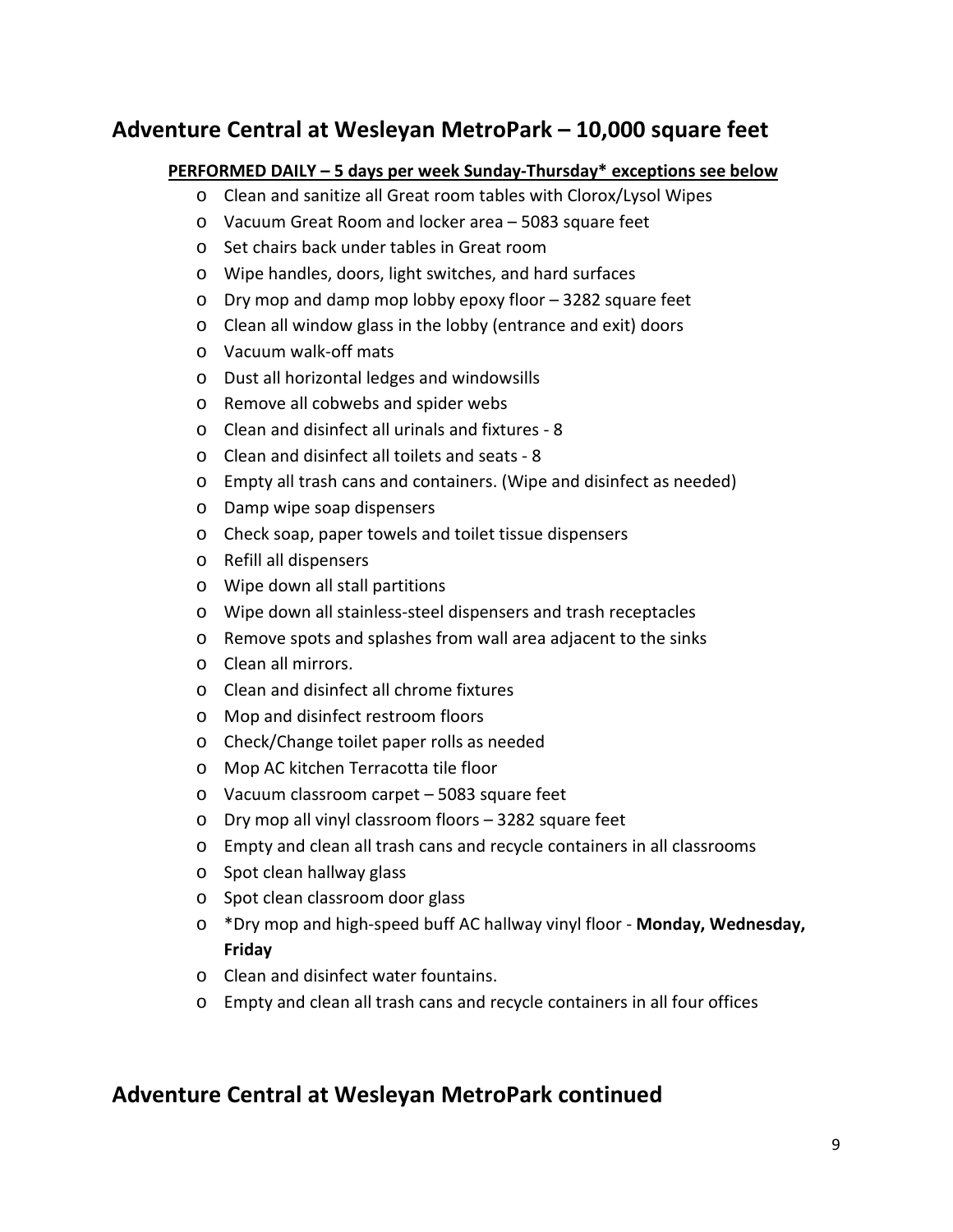#### **PERFORMED WEEKLY – Sunday or Thursday**

- o High dust AC Locker area and all windowsills in Great Room weekly
- o Degrease AC kitchen floor once a week
- o Wipe down all stainless-steel appliances in AC kitchen weekly
- o High dust all windowsills in Classrooms weekly
- o Vacuum all carpet in office area once a week

#### **PERFORMED BI-WEEKLY – Sunday and Wednesday**

o Clean all interior windows and windowsills – 804 square feet

#### **PERFORMED QUARTERLY**

- o Steam clean carpets 5083 square feet
- o Clean all exterior windows 644 square feet
- o Cleaning of all interior baseboards
- o Strip and wax all laminate and tile surface flooring 3282 square feet

### **Cox Arboretum MetroPark Campus (4 separate buildings)**

#### **Zorniger Education Center – 7823 square feet**

#### **PERFORMED DAILY – 5 days Wednesday, Thursday, Friday, Saturday & Sunday**

- o Clean / Sanitize water fountains
- o Sanitize all door handles (Main entry door, back door, Both glass doors in Gallery, Both 5/3 doors, Both Mead Theater Doors)
- o Clean all door window glass (Main entry door, back door, Both glass doors in Gallery, Both 5/3 doors, Both Mead Theater Doors) - 976 square feet
- o Empty ALL trash receptacles into trash dumpster
- o Sanitize top of trash cans
- o Vacuum walk off mats
- o Remove all cobwebs
- o Wipe handles, doors, light switches, and hard surfaces
- o Clean and disinfect all urinals and fixtures 8
- o Clean and disinfect all toilets and seats.8
- o Empty all trash cans and containers. (Wipe and disinfect as needed)
- o Damp wipe soap dispensers.
- o Check and fill soap, paper towels and toilet tissue dispensers, if needed.
- o Refill all dispensers.
- o Wipe down all stall partitions
- o Wipe down all stainless-steel dispensers and trash receptacles
- o Remove spots and splashes from wall area adjacent to the sinks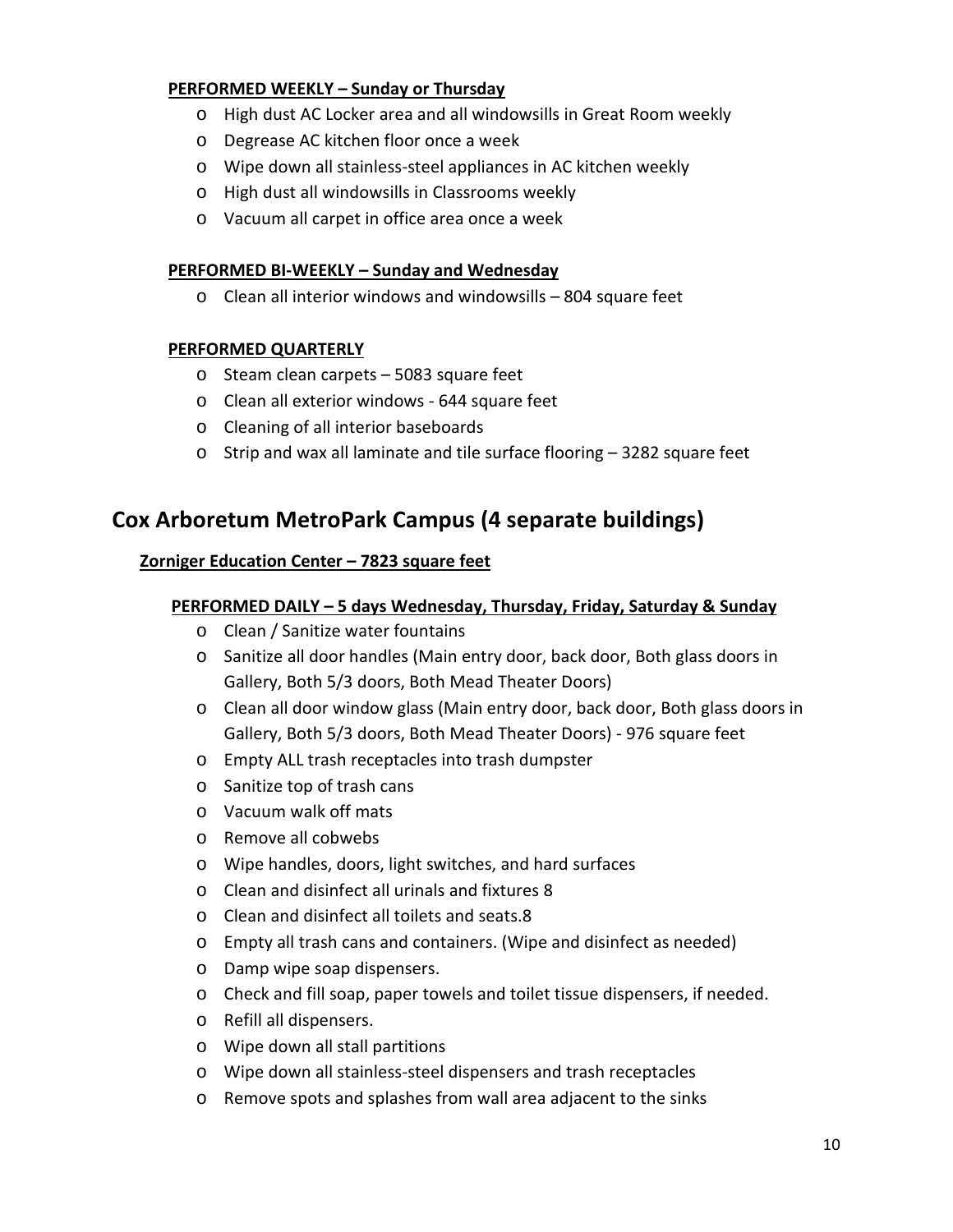- o Clean all mirrors
- o Clean and disinfect all chrome fixtures
- o Mop and disinfect restroom floors 450 square feet
- o Check/Change toilet paper rolls as needed
- o Remove all cobwebs
- o Wipe handles, doors, light switches, and hard surfaces (daily)

#### **PERFORMED BI-WEEKLY – Monday & Friday**

- o Sweep and mop tile floor 2175 square feet
- o Clean floor under Visitor Services desk
- o Vacuum floor 5198 square feet
- o Sweep/mop wood floor
- o Clean all door window glass
- o Wipe down all stainless-steel appliances
- o Clean office sink/countertop
- o Clean all table and desktops and hard surfaces
- o Wipe down candy/pop machines glass and instrument panels
- o Check and fill paper towels

#### **PERFORMED QUARTERLY – January, April, July & October**

o Clean all interior and exterior windows - 5676 square feet

#### **PERFORMED BI-ANNUALLY – April & October**

- o Strip and wax all floors 2450 square feet
- o Carpets steam cleaned 5198 square feet

#### **Kettering Learning Lab – 900 square feet**

#### **PERFORMED DAILY – 5 days – Monday, Wednesday, Friday, Saturday & Sunday**

- o Clean and disinfect all urinals and fixtures 2
- o Clean and disinfect all toilets and seats 2
- o Empty all trash cans and containers. (Wipe and disinfect as needed)
- o Damp wipe soap dispensers
- o Check and fill soap, paper towels and toilet tissue dispensers, if needed
- o Refill all dispensers.
- o Wipe down all stainless-steel dispensers and trash receptacles
- o Remove spots and splashes from wall area adjacent to the sinks
- o Clean all mirrors
- o Clean and disinfect all chrome fixtures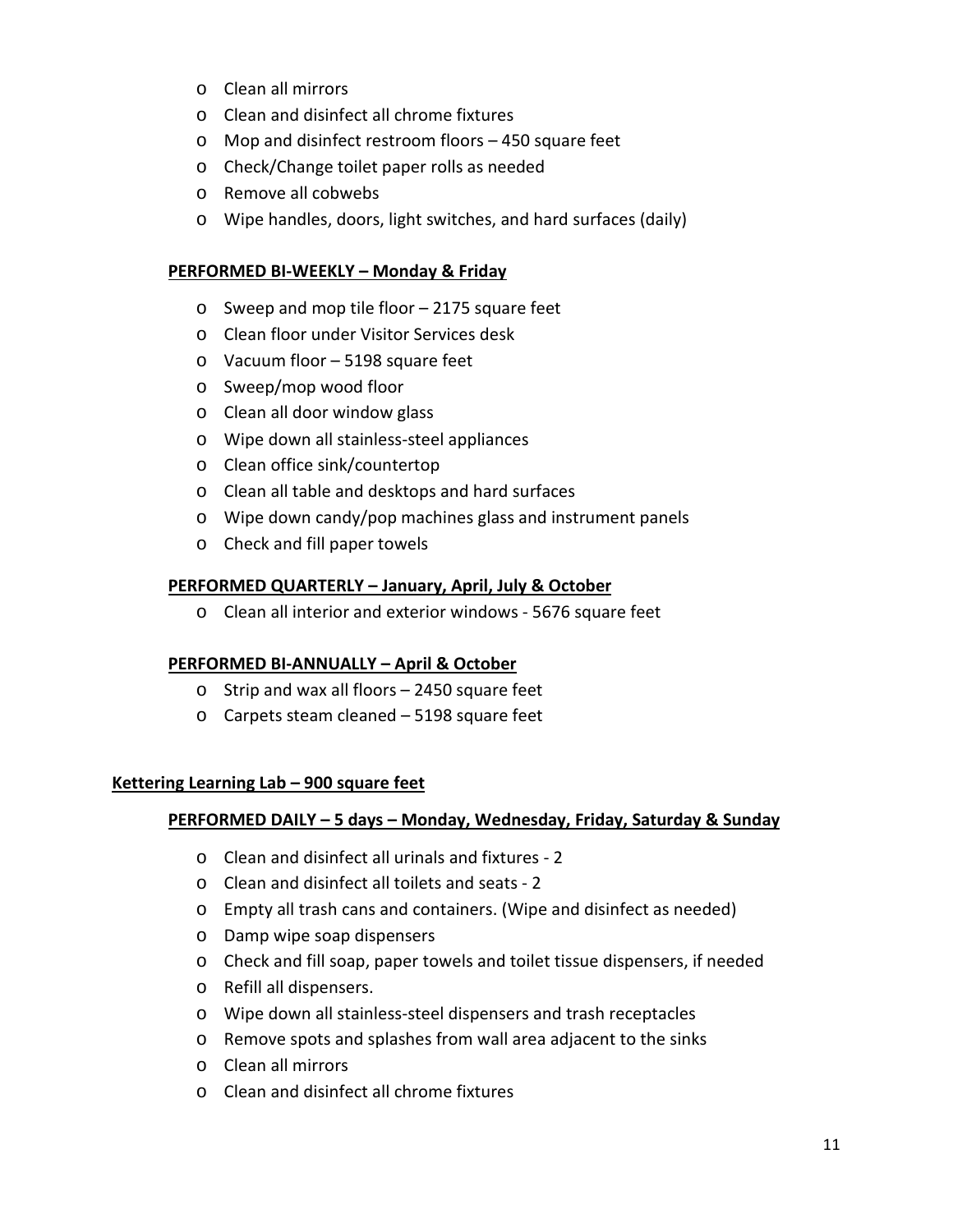- o Mop and disinfect restroom floors 170 square feet
- o Check/Change toilet paper rolls as needed
- o Sweep and vacuum hallway mat and mop hallway floor
- o Remove all cobwebs
- o Wipe handles, doors, light switches, and hard surfaces

#### **PERFORMED BI-WEEKLY TASKS – Monday & Friday**

- o Sweep and mop floor 900 square feet
- o Empty and clean all trash cans and recycle containers
- o Clean sink/countertop
- o Check and fill paper towels
- o Remove all cobwebs

#### **PERFORMED QUARTERLY**

o Clean all windows interior and exterior

#### **PERFORMED BI-ANNUALLY**

o Strip and wax all floors – 900 square feet

#### **Resource Center – 1743 square feet**

#### **PERFORMED DAILY – 5 days Monday, Wednesday, Friday, Saturday & Sunday**

- o Sanitize all door handles-- Main and Side entry doors
- o Clean all door window glass—Main and Side entry doors 144 square feet
- o Empty all trash receptacles into trash dumpster
- o Sanitize top of trash cans
- o Vacuum walk off mats
- o Remove all cobwebs
- o Wipe handles, doors, light switches, and hard surfaces
- o Clean and disinfect all urinals and fixtures 2
- o Clean and disinfect all toilets and seats 2
- o Empty all trash cans and containers. (Wipe and disinfect as needed)
- o Damp wipe soap dispensers.
- o Check and fill soap, paper towels and toilet tissue dispensers, if needed.
- o Refill all dispensers
- o Wipe down all stainless-steel dispensers and trash receptacles
- o Remove spots and splashes from wall area adjacent to the sinks
- o Clean all mirrors
- o Clean and disinfect all chrome fixtures
- o Mop and disinfect restroom floors 108 square feet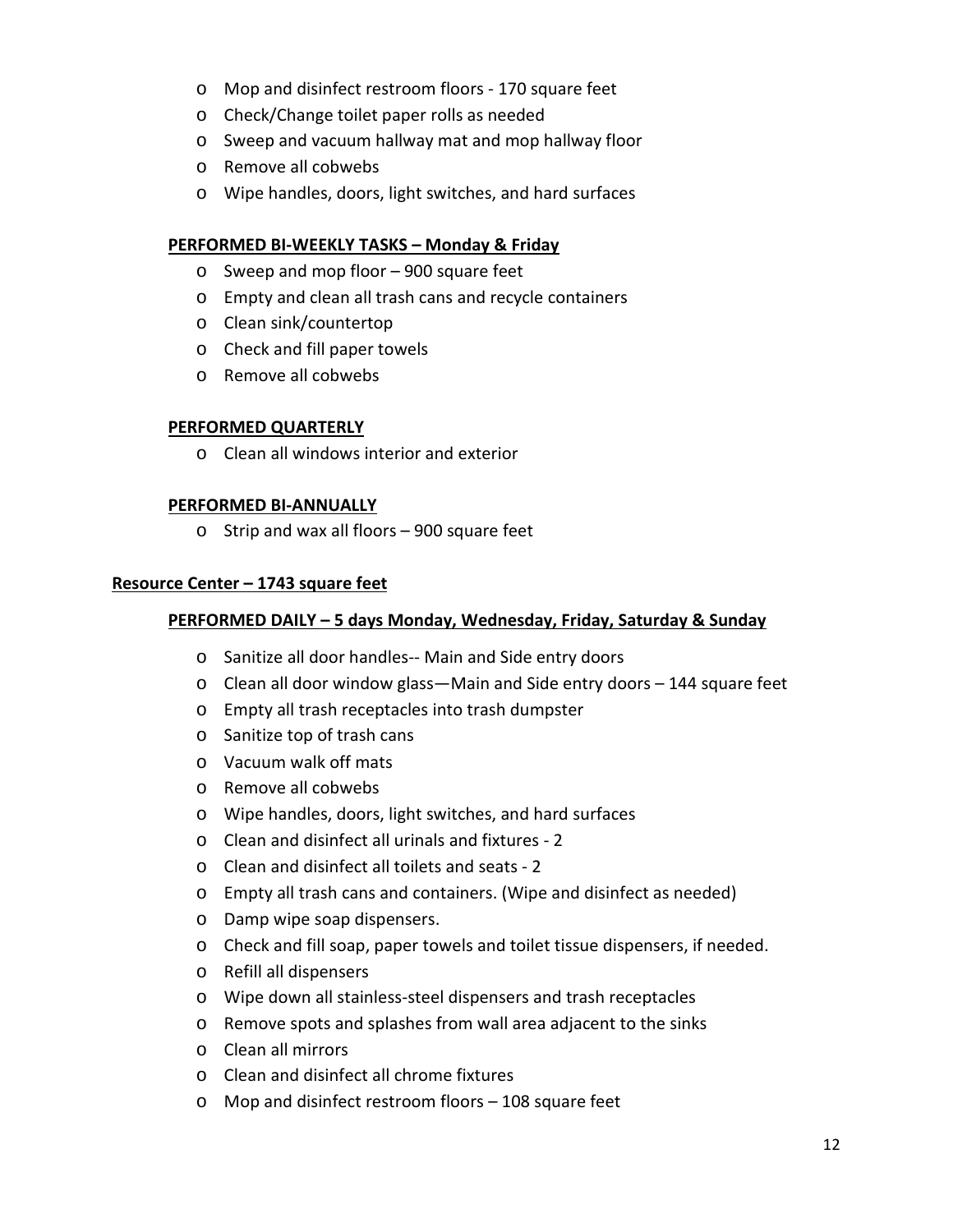o Remove all cobwebs

#### **PERFORMED BI-WEEKLY TASKS – Monday & Friday**

- o Sweep and mop floor 1068 square feet
- o Vacuum floor 675 square feet
- o Empty and clean all trash cans and recycle containers.
- o Clean office sink/countertop
- o Check and fill paper towels
- o Clean automatic door glass

#### **PERFORMED QUARTERLY**

o Clean all windows interior and exterior – 800 square feet

#### **PERFORMED BI-ANNUALLY**

- o Strip and wax all floors 1068 square feet
- o Carpet steam cleaned 675 square feet

#### **Maintenance Building - 1254 square feet**

#### **PERFORMED DAILY – 5 days Monday, Wednesday, Friday, Saturday & Sunday**

- o Sanitize all door handles
- o Clean all door window glass 72 square feet
- o Empty all trash receptacles into trash dumpster
- o Sanitize top of trash cans
- o Vacuum walk off mats
- o Remove all cobwebs in office area
- o Wipe handles, doors, light switches, and hard surfaces
- o Clean and disinfect all urinals and fixtures
- o Clean and disinfect all toilets and seats
- o Empty all trash cans and containers (wipe and disinfect as needed)
- o Damp wipe soap dispensers.
- o Check and fill soap, paper towels and toilet tissue dispensers, if needed.
- o Wipe down all stainless-steel dispensers and trash receptacles
- o Remove spots and splashes from wall area adjacent to the sinks
- o Clean all mirrors
- o Clean and disinfect all chrome fixtures
- o Mop and disinfect restroom floors 100 square feet
- o Remove all cobwebs in restrooms

#### **PERFORMED BI-WEEKLY TASKS – Monday & Friday**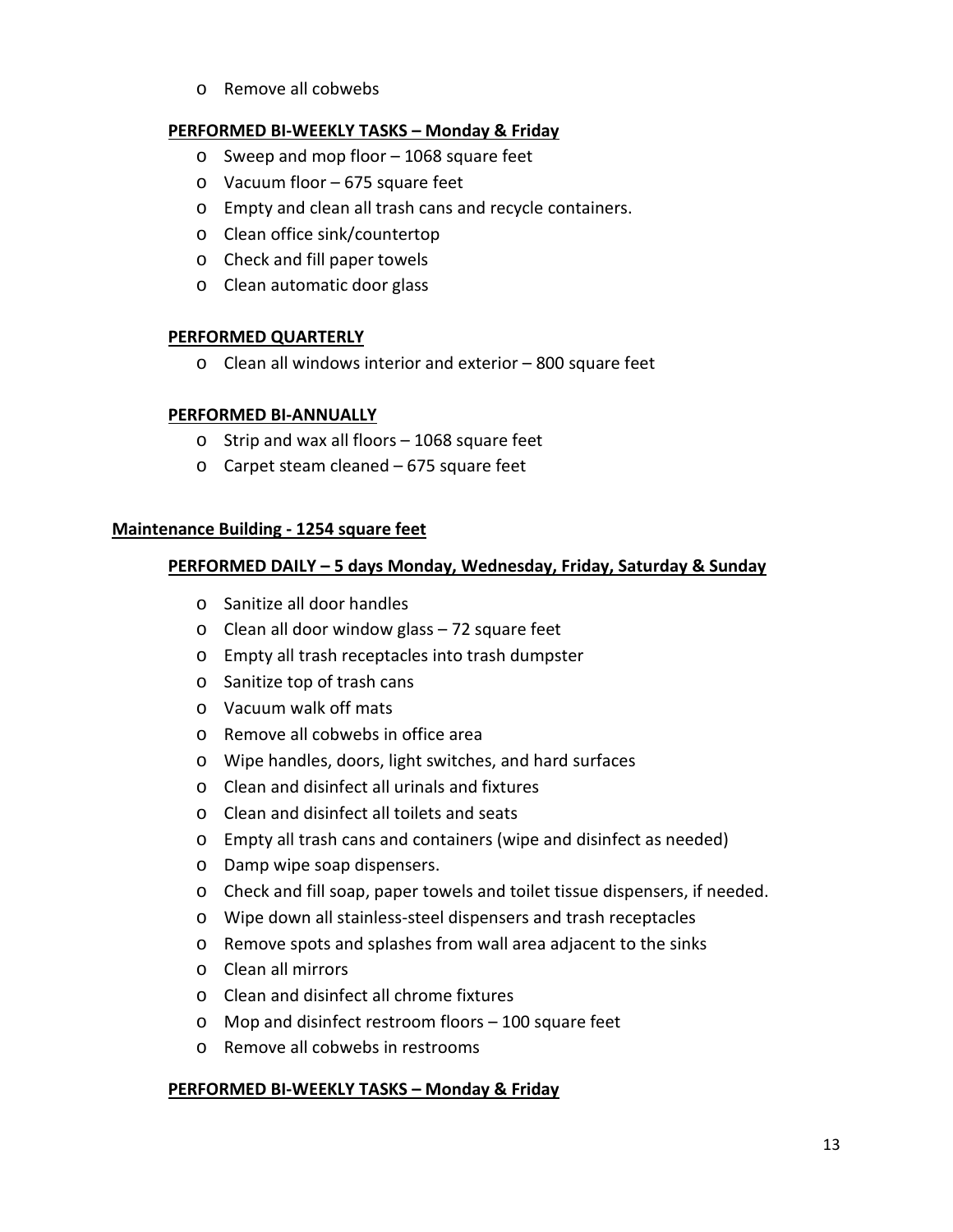- o Sweep and mop floor 125 square feet
- o Empty and clean all trash cans and recycle containers.

#### **PERFORMED QUARTERLY**

o Clean all windows interior and exterior – 380 square feet

#### **PERFORMED BI-ANNUALLY**

o Strip and wax all floors – 1254 square feet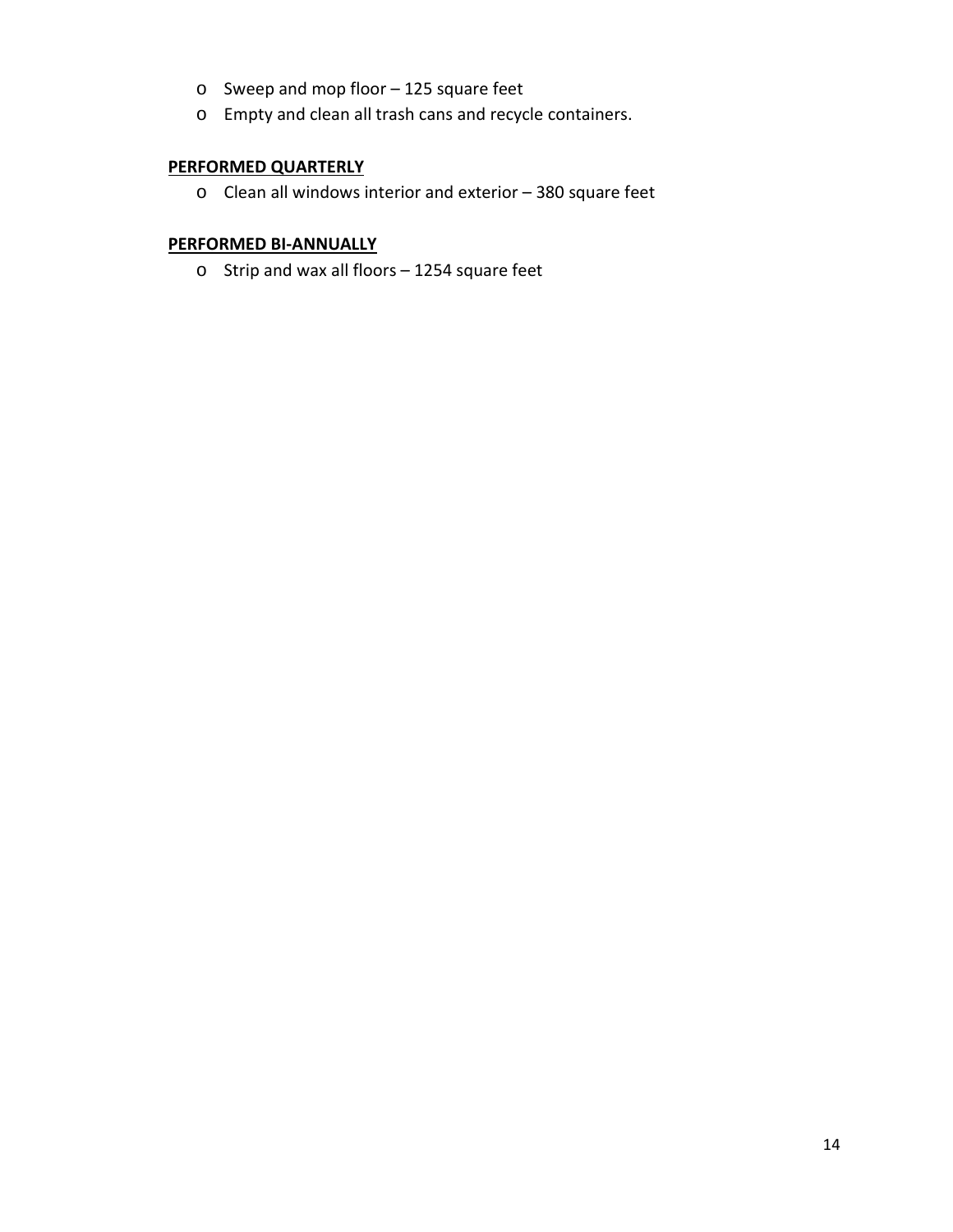#### **Appendix II**

Please review Appendix I carefully to fully understand the specifications and frequency for each location. Submit this form with your prices as indicated for each location. MetroParks reserves the right to award the quote in the best interest of MetroParks which may be by location/frequency. Please remember to sign your quote and submit by 12:00PM local time by March 1,2022.

#### **Five Rivers MetroParks Main Office**

|                        |               | Price per<br>day/week/year | Total |
|------------------------|---------------|----------------------------|-------|
| <b>Daily Services</b>  | 5 days/week   |                            |       |
| <b>Weekly Services</b> | Once per week |                            |       |
| <b>Yearly Services</b> | Once per year |                            |       |
|                        |               |                            |       |

#### **CARRIAGE HILL METROPARK VISITOR CENTER**

|                           |              | Price per             |       |
|---------------------------|--------------|-----------------------|-------|
|                           |              | day/week/quarter/year | Total |
| Daily Services            | 4 days/week  |                       |       |
| <b>Bi-weekly Services</b> | 2 days/week  |                       |       |
| <b>Quarterly Services</b> | 4 times/year |                       |       |
| Bi-annually               | 2 times/year |                       |       |

#### **WEGERZYN GARDENS METROPARK**

|                           |              | Price per             |       |
|---------------------------|--------------|-----------------------|-------|
|                           |              | day/week/quarter/year | Total |
| <b>Bi-weekly Services</b> | 2 days/week  |                       |       |
| Bi-annually               | 2 times/year |                       |       |

#### **ADVENTURE CENTRAL @ WESLEYAN METROPARKS**

|                           |             | Price per             |       |
|---------------------------|-------------|-----------------------|-------|
|                           |             | day/week/quarter/year | Total |
| Daily Services            | 5 days/week |                       |       |
| <b>Bi-weekly Services</b> | 2 days/week |                       |       |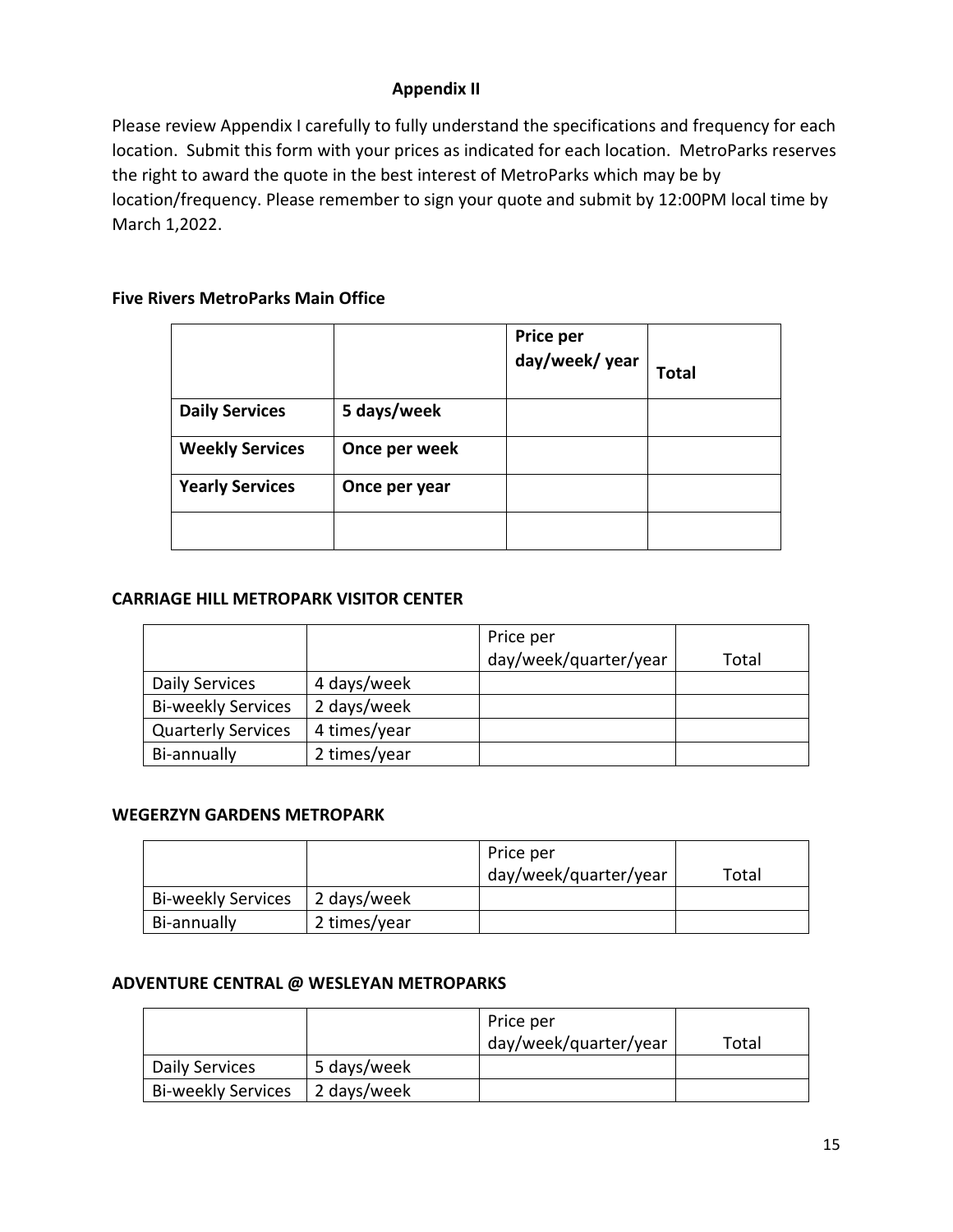| Quarterly Services   4 times/year |  |  |  |
|-----------------------------------|--|--|--|
|-----------------------------------|--|--|--|

#### **COX ARBORETUM METROPARKS**

| <b>Zorniger Center</b>    |              | Price per             |       |
|---------------------------|--------------|-----------------------|-------|
|                           |              | day/week/quarter/year | Total |
| Daily Services            | 5 days/week  |                       |       |
| <b>Bi-weekly Services</b> | 2 days/week  |                       |       |
| <b>Quarterly Services</b> | 4 times/year |                       |       |
| Bi-annually               | 2 times/year |                       |       |

| <b>Kettering Learning</b> |              | Price per             |       |
|---------------------------|--------------|-----------------------|-------|
| Labr                      |              | day/week/quarter/year | Total |
| Daily Services            | 5 days/week  |                       |       |
| <b>Bi-weekly Services</b> | 2 days/week  |                       |       |
| <b>Quarterly Services</b> | 4 times/year |                       |       |
| Bi-annually               | 2 times/year |                       |       |

| <b>Resource Center</b>    |              | Price per             |       |
|---------------------------|--------------|-----------------------|-------|
|                           |              | day/week/quarter/year | Total |
| Daily Services            | 5 days/week  |                       |       |
| <b>Bi-weekly Services</b> | 2 days/week  |                       |       |
| <b>Quarterly Services</b> | 4 times/year |                       |       |
| Bi-annually               | 2 times/year |                       |       |

| <b>Maintenance</b>        |              | Price per             |       |
|---------------------------|--------------|-----------------------|-------|
| <b>Building</b>           |              | day/week/quarter/year | Total |
| <b>Daily Services</b>     | 5 days/week  |                       |       |
| <b>Bi-weekly Services</b> | 2 days/week  |                       |       |
| <b>Quarterly Services</b> | 4 times/year |                       |       |
| Bi-annually               | 2 times/year |                       |       |

Signature: Date:

Print name:

Job title: